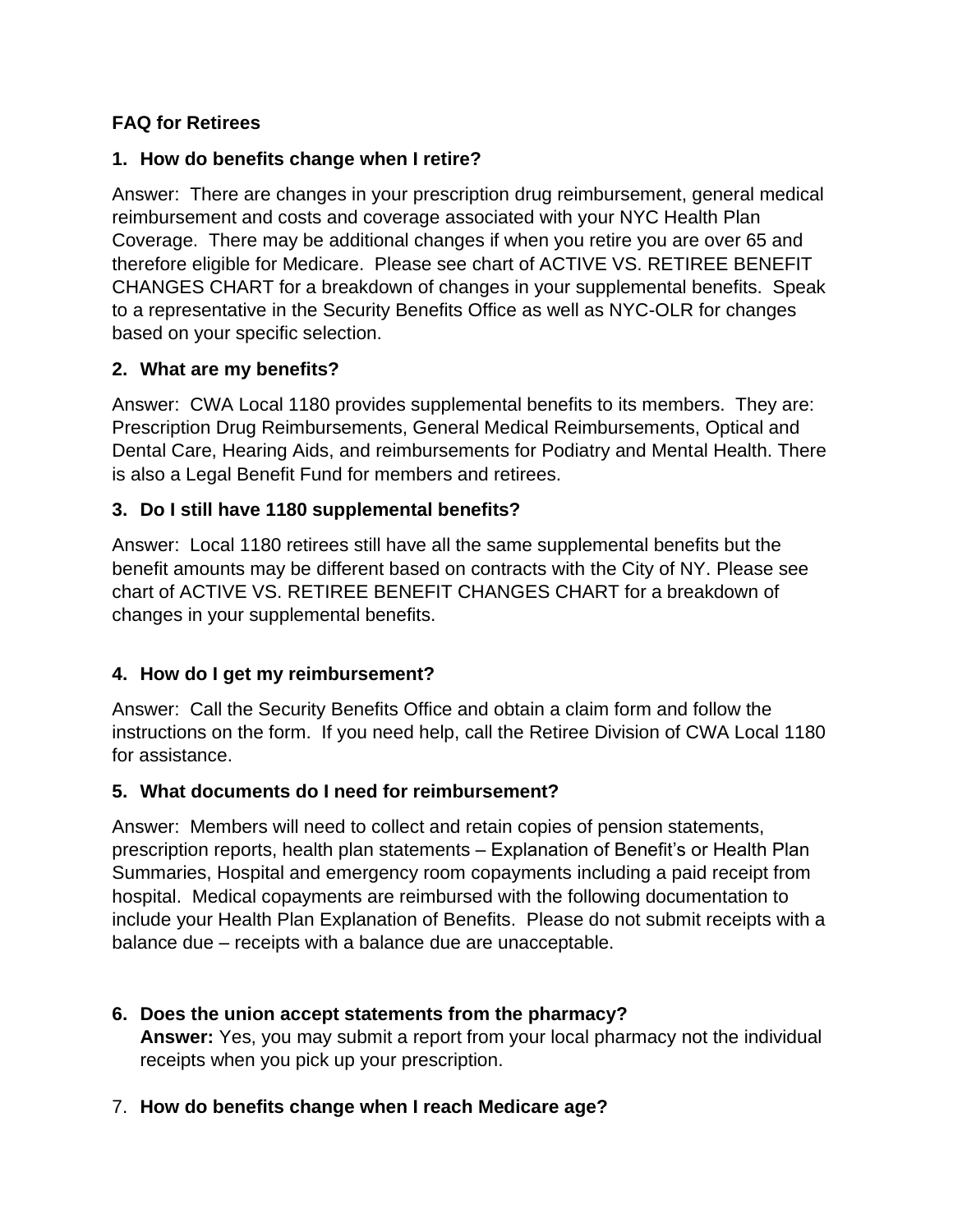Answer: You must accept Part B coverage. Notify NYC Office of Labor Relations of change. Contact NYC Labor Relations for further information.

### **8. What steps do I take when I reach age 65 with my health insurance and Medicare?**

Answer: You must accept Part B coverage. Notify NYC Office of Labor Relations of change. You must notify the NYC Health Benefits Program in writing immediately upon receipt of your, or your dependent's, Medicare card by completing the **[Medicare Part B Reimbursement Application](https://www1.nyc.gov/assets/olr/downloads/pdf/health/med-b-application.pdf)**. Contact NYC Labor Relations for further information.

**9. What is Medicare Part A, Medicare Part B and Medicare Part D and do I need them as a NYC retiree?** Answer: Medicare Part A Hospital Coverage Part B Medical coverage Part D Prescription coverage. Yes, you must have all components of Medicare when eligible at 65 or under 65 due to disability. Contact NYC Labor Relations for further information or you may contact the Retiree Division for assistance.

**10.**

**What is the Medicare differential and why am I being short-changed?** Answer: The Medicare Part B Differential if for retirees who became Medicare eligible prior to 2016. NYC Office of Labor Relations will reimburse the standard Part B premium. To receive the full amount deducted retirees who became Medicare eligible prior to 2016 may have to fill out the form. Contact NYC Labor Relations for further information.

## **11.Who do I call when I have questions about my pension check / missing pension statements?**

Answer: NYCERS Call Center 347-643-3000 OR You may make an account at MyNYCERS.org or download the MyNYCERS app.

# **12.Who do I call when I have questions about my annuity?**

Annuity Benefits Fund

Administrative Services Only, Inc.

303 Merrick Road, Suite 300, Lynbrook, NY 11563-9010

877.999.3555 (Toll Free) | [www.asonet.com](http://www.asonet.com/)

# **13. Who do I call when I have questions about my health insurance / missing EOB's?**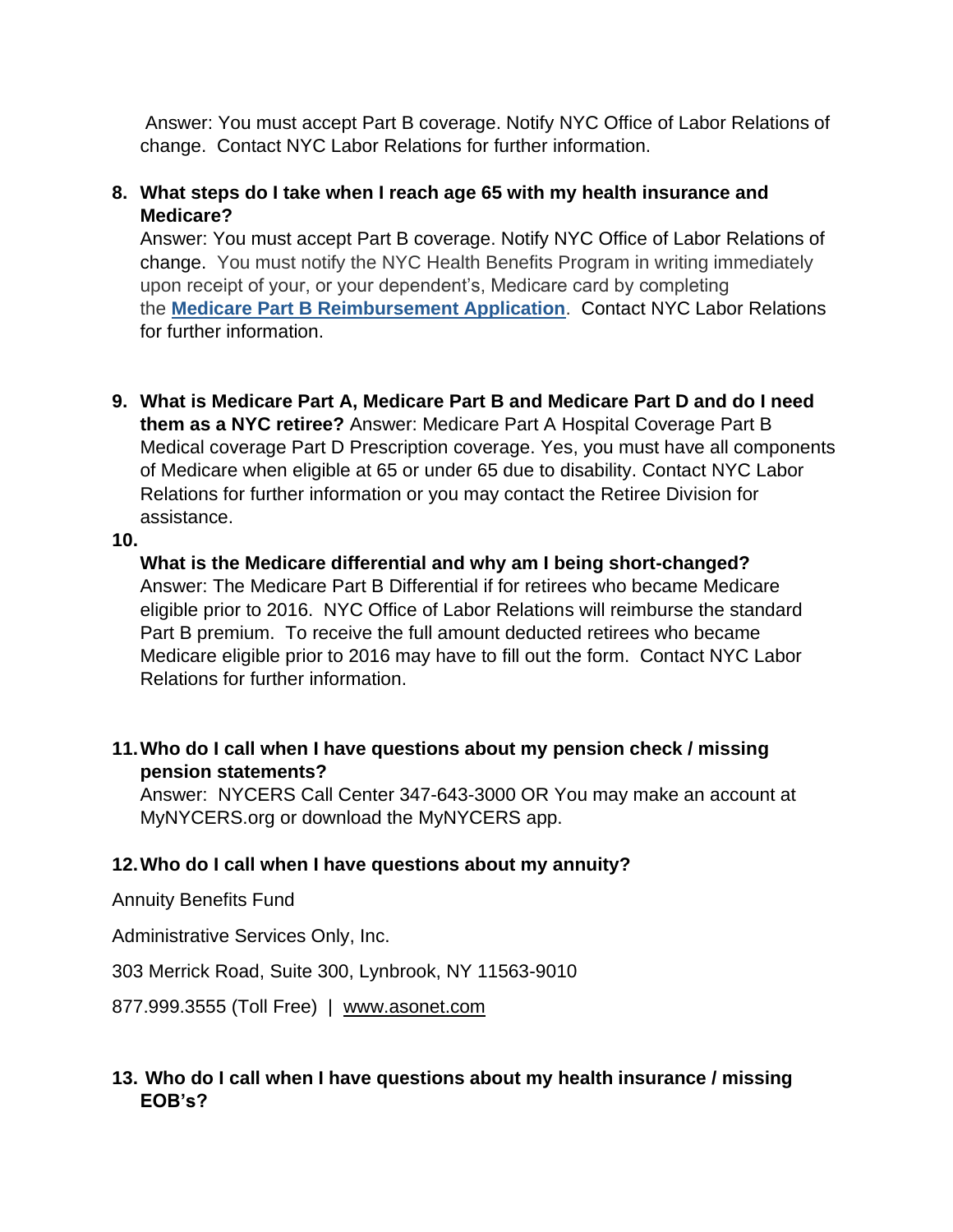Answer: Contact your Health Plan's customer service department as listed on your insurance card

### **14.Who do I call when I have questions about my supplemental benefits/ get forms?**

Answer: Contact the Security Benefits Office of CWA Local 1180 212-966-5353

## **15.Who do I call when I have questions about life insurance?**

Amalgamated Life, 333 Westchester Avenue, White Plains, NY 10604, Attn: Life Claims

914-367-5000

[www.amalgamatedlife.com](http://www.amalgamatedlife.com/)

## **16.Who do I call when I have questions about 1180 online portal support?**

Answer: Contact [support@cwa1180.org](mailto:support@cwa1180.org)

## **17.What are the choices for medical coverage when I retire?**

Answer: The NYC Office of Labor Relations offers several plans for Medicare eligible retirees. Most often retirees can keep the same coverage. Contact NYC Labor Relations for further information. Telephone: 212-513-0470 Email: [healthbenefits.@olr.nyc.gov](mailto:healthbenefits.@olr.nyc.gov) website: [healthbenefitshome \(nyc.gov\)](https://www1.nyc.gov/site/olr/health/healthhome.page)

### **18.How do my benefits change if I decide to relocate out of New York?**

Answer: The NYC Office of Labor Relations offers several plans for retirees who plan to relocate outside of the New York City Area. Contact NYC Labor Relations for further information. If you are enrolled in Emblem HIP Prime or Emblem HIP VIP Medicare HMO and relocate outside of New York, you will have 30 days to contact NYC Office of Labor Relations to change your plan. The Emblem HIP plans are only covered in the New York area.

### **19.What is the optional rider?**

Answer: The optional rider provides coverage for prescription drugs as other benefits above and beyond what is covered by the city of NY health plan and the supplemental benefits offered by CWA Local 1180. There is an additional charge for the optional rider and deducted from your pension. CWA Local 1180 will reimburse retirees who choose the optional rider up to the \$2,700.00 annual maximum. Contact CWA Local 1180 or your health plan for more information.